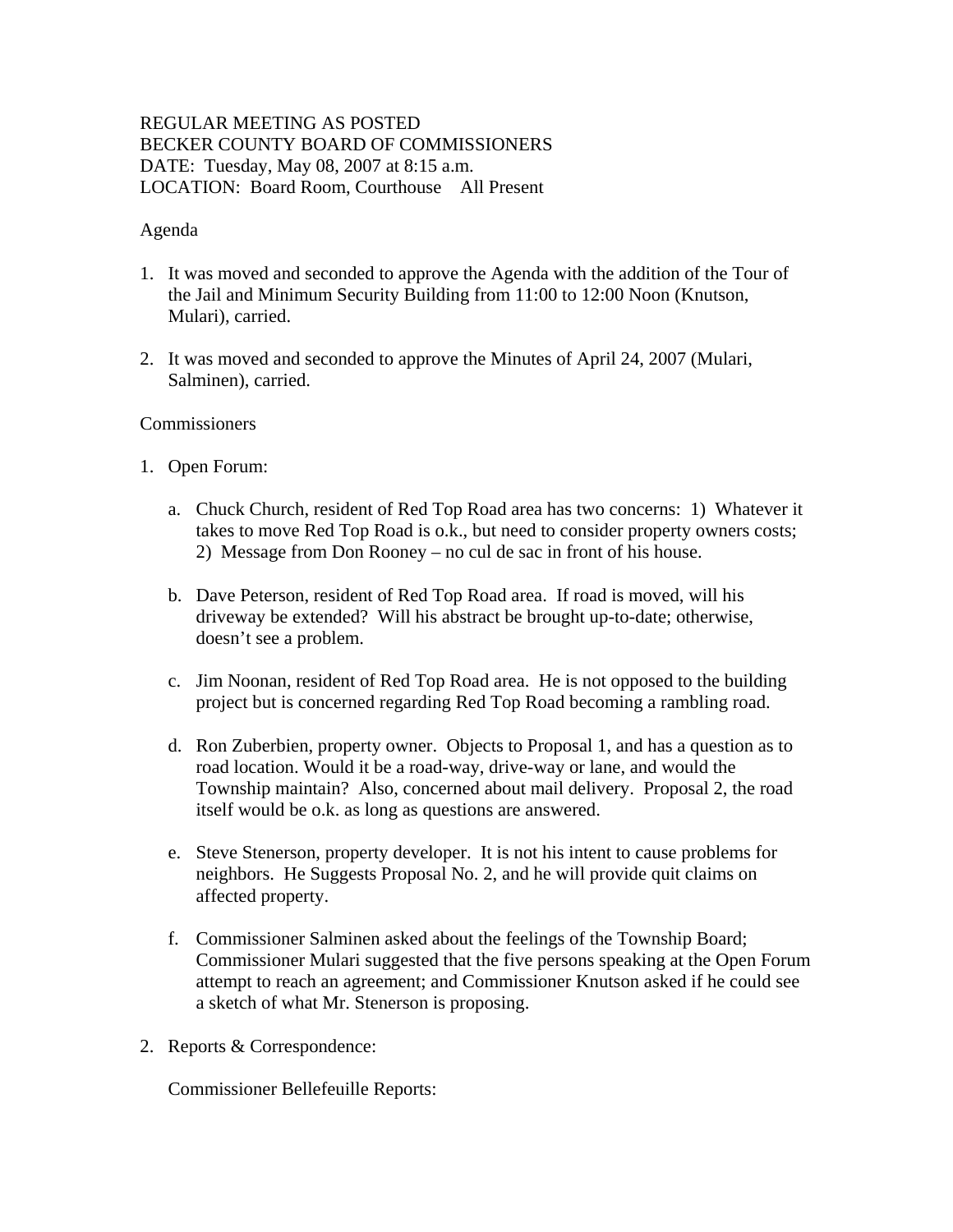a. Attended the Labor Management Committee ditch clean-up on May 1.

Commissioner Knutson Reports:

- b. Attended the Environmental Committee Meeting. The mobile collection was successful at Wolf Lake. Rod Ambrose spoke at the Committee meeting reference landfilling or incineration.
- c. Attended the Highway Meeting. The bid opening was held. Highway is on the Agenda later today.

Commissioner Nelson Reports:

- a. Received an invitation to the Buchel Waterfowl Production Area celebration on June 1, at 11:00 a.m.
- b. Thanks to Brian C. Berg, County Administrator, for all the work on the many projects going on in the County.

Commissioner Salminen Reports:

- a. Attended the Humane Society's Open House and reported on the nice facility.
- b. Attended the Labor Management Committee ditch clean-up on May 1.

Commissioner Mulari Reports:

- a. Attended the Habitat for Humanity ground breaking ceremony.
- b. Attended the Human Services Meeting. Human Services is on the Agenda later today.
- c. Attended the Labor Management Committee ditch clean-up on May 1.
- d. The AMC District IV Conference is on June 1, in Fergus Falls.
- e. Environmental Committee reported by Commissioner Knutson

Brian C. Berg, County Administrator, Reports:

- a. The Transit Building construction will start this week and is expected to be finished by July 17, 2007.
- b. Parking is still an issue. The parking ramp is in the mix, but we are reviewing other options and may need another meeting.
- c. Courthouse Expansion is progressing with some challenges.
- 2. Commissioner Nelson received an invitation to the Becker County Corrections Advisory Board Meeting on May 14, at 1:30 p.m., Wells Fargo Bank Building. It was moved and seconded to appoint Commissioner Bellefeuille to the Committee (with per diem) to replace Commissioner Nelson (Nelson, Salminen), carried.

### Auditor – Treasurer

1. It was moved and seconded to approve an Annual Tobacco License for Fair Hills, Inc., c/o Beth Schupp, Wildflower Golf Course, Lake Eunice Twp. (Salminen, Bellefeuille), carried.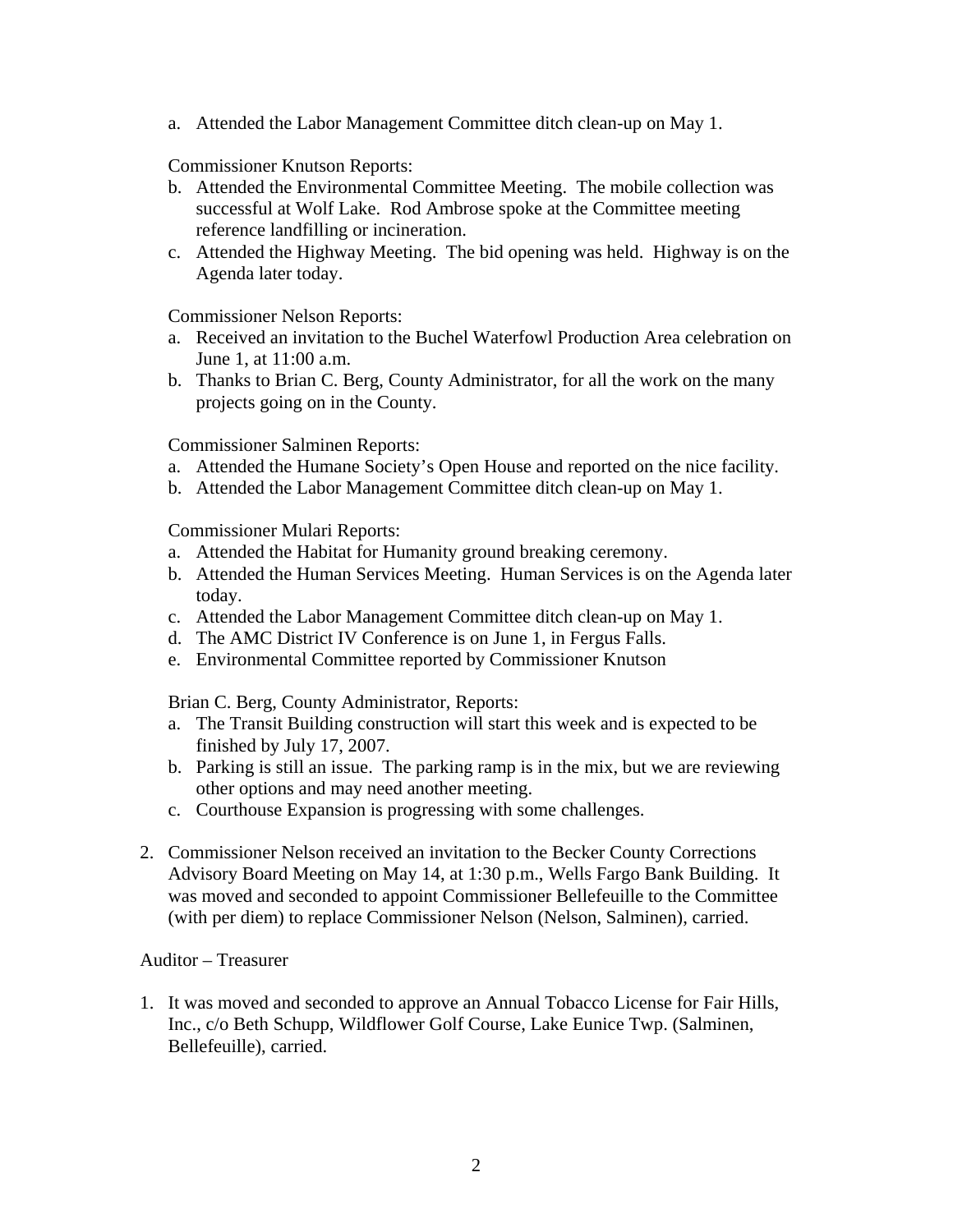### Finance Committee Minutes

- 1. It was moved and seconded to approve the Claims, with the following qualification: Over 90 day approval: Claim for Lakeland Mental Health through Court Administration (Salminen, Knutson), carried.
- 2. IT Department Capital Purchase. It was moved and seconded to approve the second quarter computer purchases: Sheriff's Department  $- (2)$  new Computers and (4) Monitors;  $H \text{ousing/EDA} - (1)$  new Computer;  $H \text{uman Services} - (1)$  new Computer and (1) Monitor and Recorder's Office  $-$  (2) new Computers and (1) Monitor; and County Administrator – (1) new Laptop (Salminen, Bellefeuille), carried.
- 3. Highway Capital Purchase and Bid Opening. Recommended to continue process and will be formally addressed later on the Agenda.
- 4. Cash Comparisons and Investment Summaries for March were presented.
- 5. It was moved and seconded to approve the purchase of (12) Bollards for the Transit Building at the cost of \$1,163 (Salminen, Mulari), carried.
- 6. Parking Ramp Bids. Holding another meeting on the third Tuesday of the month was discussed. Brian Berg will check with Joe Evans, County Attorney, for correct action.

#### Assessor

1. It was moved and seconded to approve the following Abatements (Salminen, Mulari), carried.

| Parcel No.   | <b>Tax District</b> | Request                     | Amount |
|--------------|---------------------|-----------------------------|--------|
| R04.0043.000 | Callaway            | <b>Homestead Correction</b> | \$210  |
| R04.0032.001 | Callaway            | Homestead Correction        | 46     |
| R15.0229.000 | Height of Land      | <b>Classification Error</b> | 2,372  |
| R16.0221.003 | Holmesville         | <b>Classification Error</b> | 60     |
| R16.0183.000 | Holmesville         | <b>Classification Error</b> | (4)    |
| R20.0419.000 | Maple Grove         | <b>Local Option</b>         |        |
| R21.0075.000 | Osage               | <b>Homestead Correction</b> | 94     |
| R32.0163.000 | Sugar Bush          | Assessment/Homestead        | 174    |

# Human Services

1. It was moved and seconded to approve the following additions to the Agenda (Salminen, Mulari), carried.

Children's Services Monthly Report and the Adult Services Report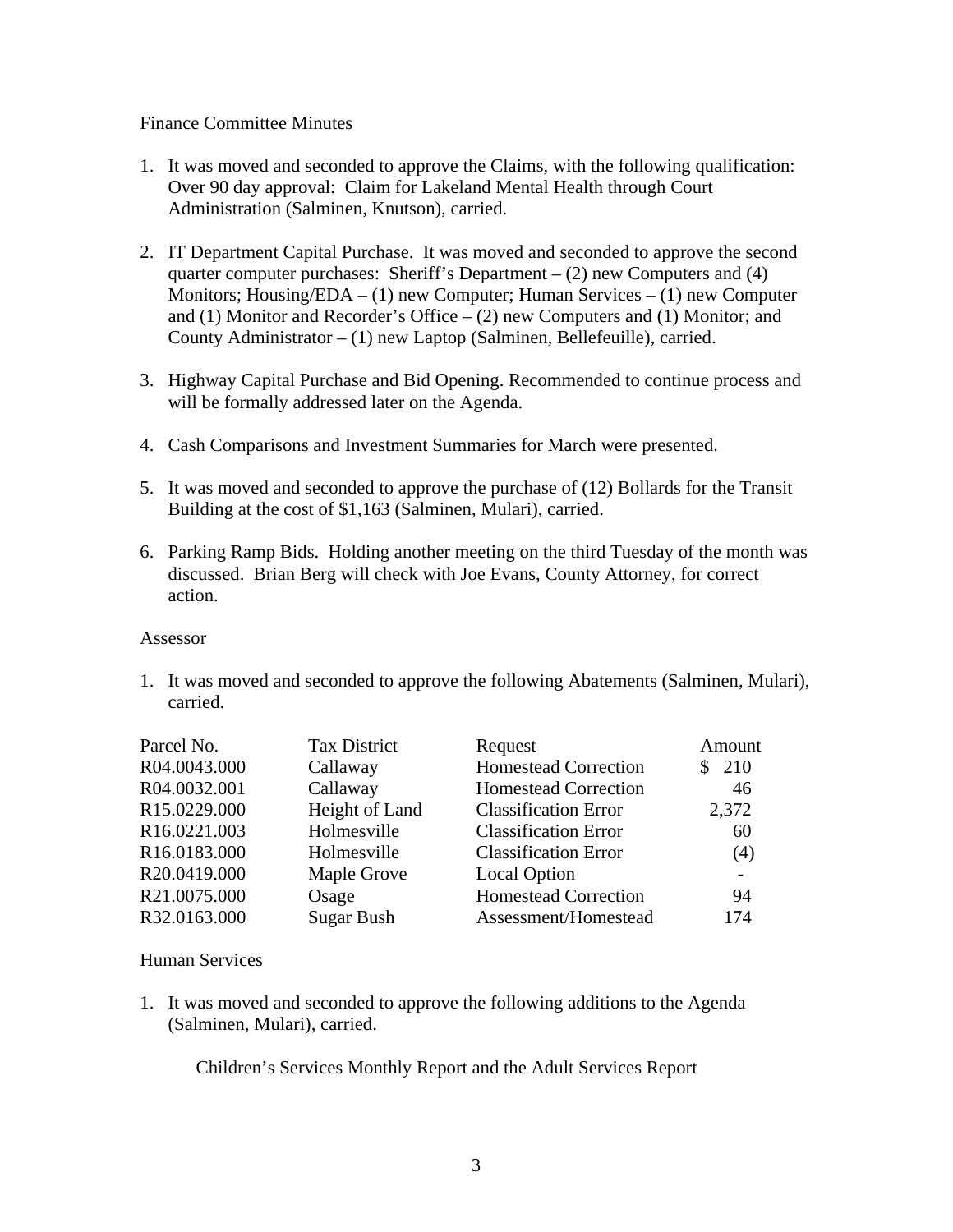- 2. It was moved and seconded to accept the Children's Services Monthly Report and the Adult Services Report (Knutson, Mulari), carried.
- 3. It was moved and seconded to approve the Human Services Claims (Salminen, Bellefeuille), carried.
- 4. It was moved and seconded to approve the Community Health Claims (Salminen, Nelson), carried.
- 5. It was moved and seconded to approve the Mutual Aid Agreement between Becker County and Minnesota State Community and Technical College stating the facilities at the College would be available to use for the purpose of a mass clinic in the event of a health emergency (Mulari, Salminen), carried.
- 6. It was moved and seconded to approve the Local Public Health Act Funding Assurances and Agreements which assures the Minnesota Department of Health that the funding provided is used according to Minnesota Statute and purpose intended (Salminen, Mulari), carried.
- 7. It was moved and seconded to approve the Transit Claims (Salminen, Knutson), carried.

Emergency Management Joint Powers Agreement for Region 3.

1. It was moved and seconded to approve the Joint Powers Agreement as recommended by Minnesota Counties Insurance Trust to manage liability issues for Emergency Managers (Salminen, Bellefeuille), carried.

# Planning & Zoning

1. It was moved and seconded to approve the request from Steve Stenerson for a change of zone from agricultural to residential and approval of a certificate of survey for two tracts of land with the stipulations: 1) Township road is to be moved back within one year of site permit issuance; to create 70 ft. building site depth on Tract A and 110 ft. building site depth on Tract B; 2) Developer is responsible for cost incurred for road relocation; 3) Any land on the riparian side of the road will be quit claimed to the current property owners of the 2 south lots; and 4) If both developmental lots are sold as one, the road does not need to be moved (Mulari, Bellefueille), carried. Commissioner Nelson thanked everyone for attending the meeting.

# Highway

1. It was moved and seconded to pass Resolution No. DOH 05-07-1A, approving acceptance of the low bid in the amount of \$938,549.84 from Lakes Paving, Inc. for Project SAP 03-656-01 (CSH 56) (Salminen, Knutson), carried.